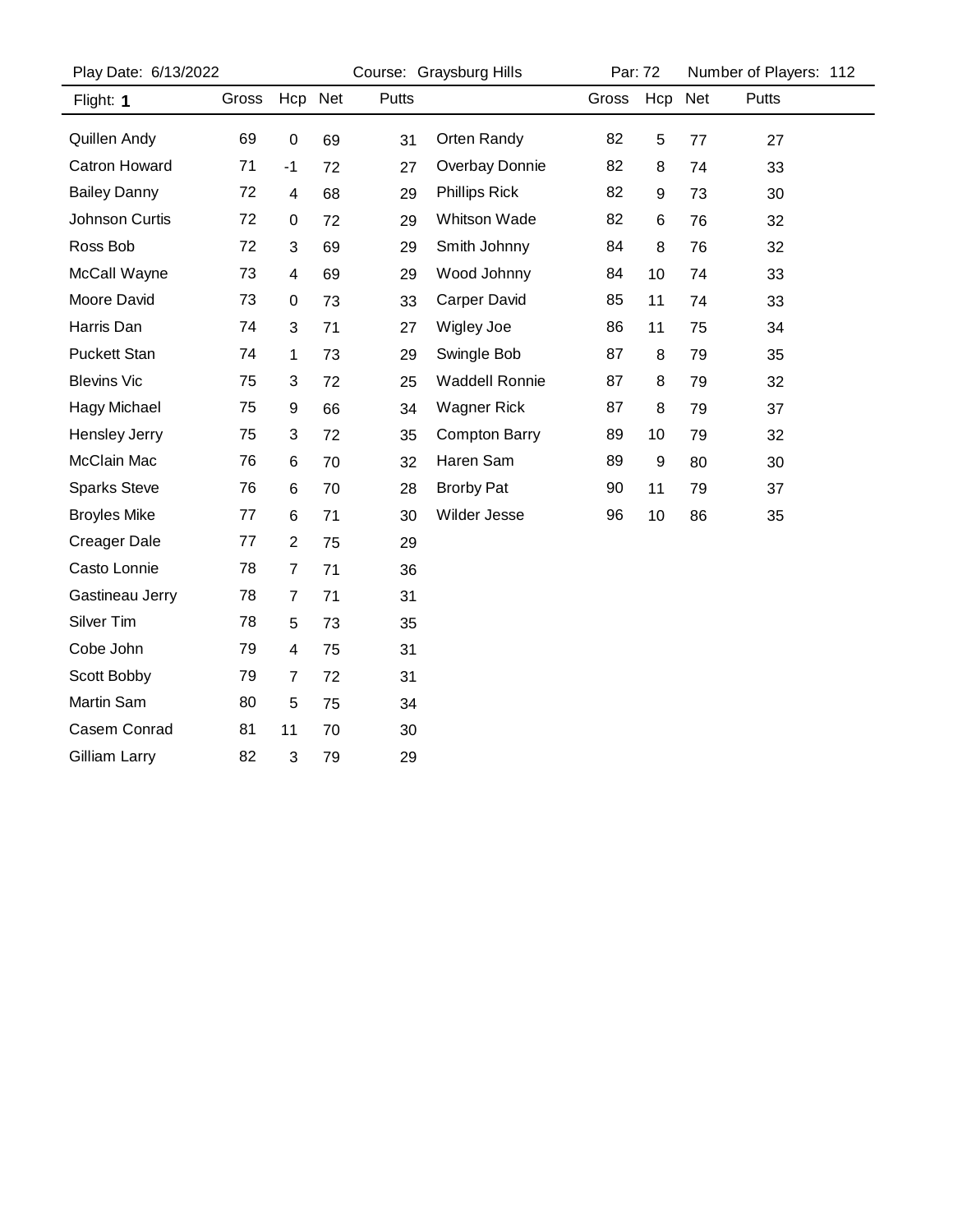| Play Date: 6/13/2022    |       |         |    | Course: Graysburg Hills | Par: 72              |       | Number of Players: 112 |    |       |  |
|-------------------------|-------|---------|----|-------------------------|----------------------|-------|------------------------|----|-------|--|
| Flight: 2               | Gross | Hcp Net |    | Putts                   |                      | Gross | Hcp Net                |    | Putts |  |
| <b>White Steve</b>      | 80    | 16      | 64 | 29                      | Roncoli Mark         | 93    | 17                     | 76 | 30    |  |
| <b>Presnell Ray</b>     | 85    | 12      | 73 | 35                      | <b>McCurry Gary</b>  | 94    | 16                     | 78 | 36    |  |
| <b>Shaffer Dwight</b>   | 85    | 15      | 70 | 29                      | Gould Dan            | 95    | 17                     | 78 | 38    |  |
| Archer John             | 86    | 15      | 71 | 33                      | Loos Marshall        | 95    | 18                     | 77 | 35    |  |
| <b>Garnett Charlie</b>  | 86    | 13      | 73 | 35                      | Hogan John           | 96    | 15                     | 81 | 34    |  |
| Snodgrass Herbert       | 86    | 18      | 68 | 29                      | McKissick Bob        | 97    | 17                     | 80 | 38    |  |
| Campbell David          | 87    | 18      | 69 | 34                      | Shortridge Danny     | 97    | 12                     | 85 | 39    |  |
| Drapou Hank             | 87    | 14      | 73 | 30                      | Kishbaugh Bill       | 98    | 14                     | 84 | 34    |  |
| Rader Mike              | 88    | 18      | 70 | 34                      | Larson Gary          | 98    | 18                     | 80 | 36    |  |
| Songer Lewis            | 88    | 14      | 74 | 34                      | Sizemore Les         | 98    | 18                     | 80 | 36    |  |
| Hopson Sam              | 89    | 14      | 75 | 31                      | <b>Scalf Michael</b> | 99    | 15                     | 84 | 38    |  |
| <b>Buehrig Britton</b>  | 90    | 17      | 73 | 40                      | <b>Bishop Glenn</b>  | 100   | 16                     | 84 | 33    |  |
| Crumley Lynn            | 90    | 12      | 78 | 32                      | Forby Ronnie         | 100   | 15                     | 85 | 39    |  |
| Johnson Ken             | 90    | 17      | 73 | 33                      |                      |       |                        |    |       |  |
| Martha Mike             | 90    | 18      | 72 | 38                      |                      |       |                        |    |       |  |
| Olszta Ken              | 90    | 15      | 75 | 33                      |                      |       |                        |    |       |  |
| Swift Gary              | 90    | 17      | 73 | 33                      |                      |       |                        |    |       |  |
| Johnson Don             | 91    | 16      | 75 | 39                      |                      |       |                        |    |       |  |
| <b>Kramer David</b>     | 91    | 15      | 76 | 33                      |                      |       |                        |    |       |  |
| Marsh Kent              | 91    | 12      | 79 | 30                      |                      |       |                        |    |       |  |
| McGee Wayne             | 91    | 16      | 75 | 26                      |                      |       |                        |    |       |  |
| <b>Andrews Clifford</b> | 92    | 13      | 79 | 34                      |                      |       |                        |    |       |  |
| Carey Rod               | 92    | 17      | 75 | 34                      |                      |       |                        |    |       |  |
| <b>Clark Mack</b>       | 93    | 16      | 77 | 34                      |                      |       |                        |    |       |  |